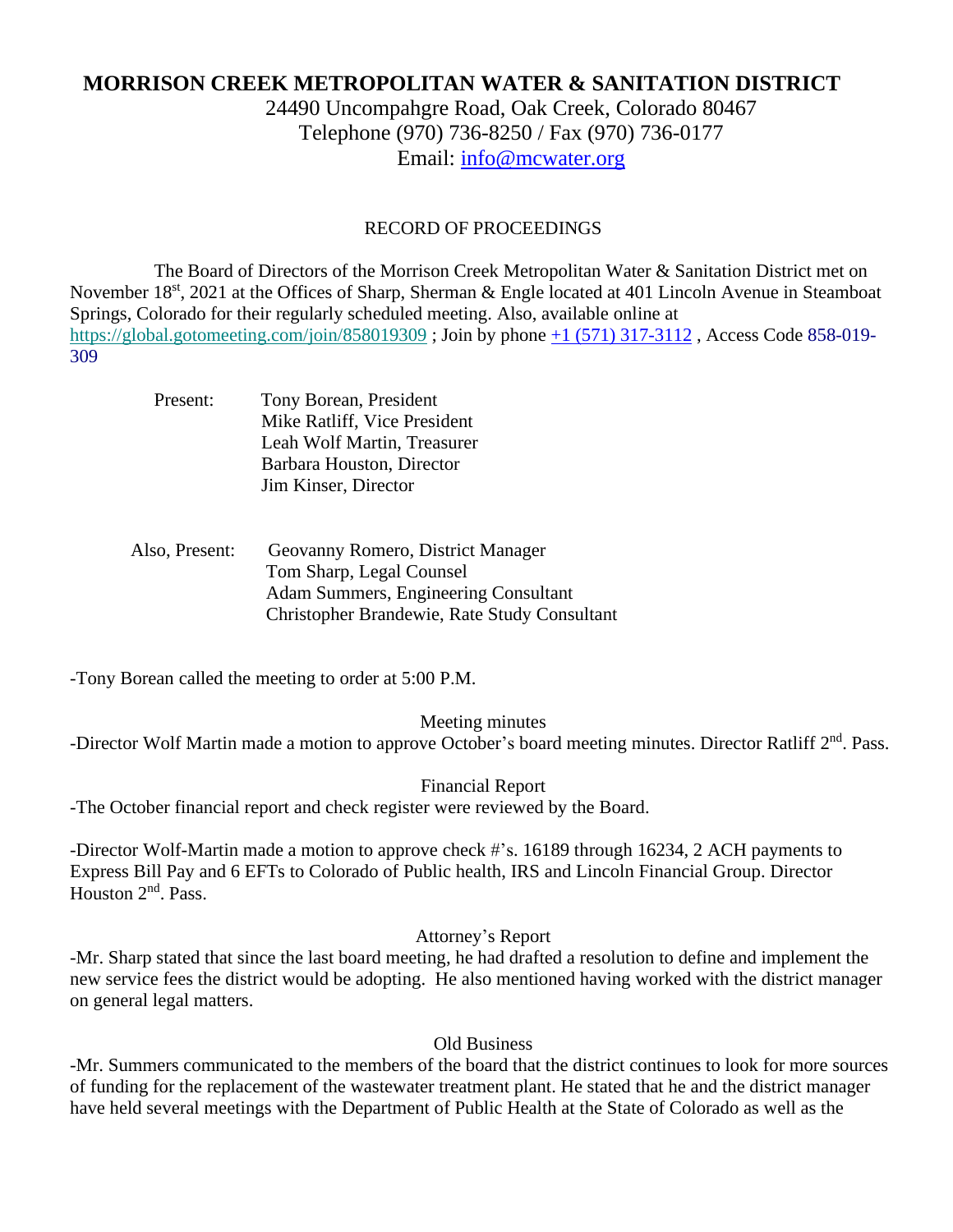Department of Local Affairs to explore additional funding options. Mr. Summers stated that the plan is to have the district's project shovel ready by the time all new funding from the infrastructure bill is released. At that point the district will be able to decide whether to accept funding from USDA or other sources.

- Mr. Summers asked the board to authorize Mr. Anthony Borean (President of the Board) to sign the Owner/Engineer agreement, which is necessary to continue the process for USDA funding. Director Kinser made a motion to authorize the President of the Board to sign the Owner/Engineer agreement between Aquaworks and the district as required by USDA. Director WolfMartin 2<sup>nd</sup>. Pass

- The district manager updated the board on the status of the new lift station. He told the board that the project was basically complete, except for a couple of minor items that still need to be addressed. He stated that the new lift station would be in operation at the beginning of December.

## New Business

- The district manager stated that he had been in contact with Routt County's Emergency Manager David DeMorat. He mentioned that he had several meetings with the County trying to get the district involved in the County's emergency management master plan. The district could be eligible for emergency preparedness funding through FEMA if registered under the County's emergency management plan, he stated. General Counsel Sharp recommended that the board make a motion to authorize the district's manager to engage with the county on its Hazard Mitigation Plan.

Director Ratliff made a motion to authorize the district manager to engage with Routt County on their Hazard Mitigation Plan. Director Houston 2<sup>nd</sup>. Pass

- The district manager presented the final draft of the 2022 budget to the board along with the documents for its adoption.

Director Kinser made a motion to approve the resolution to adopt the 2022 budget. Director Ratliff 2<sup>nd</sup>. Pass Director Houston made a motion to appropriate Sums of Money. Director Kinser 2<sup>nd</sup>. Pass Director Kinser made a motion to approve the resolution setting the 2022 Mil Levy. Director WolfMartin 2<sup>nd</sup>. Pass

- Rate Study Review:

Mr. Brandewie with Rural Community Assistance Corp presented the results of the rate study his agency had been consulted to perform for the district. Mr. Brandewie mentioned that in order to perform a thorough study he first worked with the district manager to inventory all of the district's current assets. Then, he analyzed the life expectancy of every item to include all of the water and sewer infrastructure. He recognized that the district had been in past years undercharging costumers and not saving enough for large capital replacements or emergency repairs. His recommendation for the sewer system was a 39% increase of the service charge rate for 2022 and a 3% increase for each of the following 5 years to balance the sewer budget. For the water system, Mr. Brandewie's recommendation was for an increase of 63.5% in water service charge rates for the first year and a 6% increase for each of the following years. These increases although substantial, are necessary for the district to be able to maintain its infrastructure and to fund the cost of debt services for the future district capital projects including the proposed new wastewater treatment plant. He stated that the district had kept low rates for far too long and had not had an increase since 2018.

The Board was concerned with the size of the proposed increase in the water service rates, and the consensus of the board was to consider an initial increase of water service rates of approximately 44% in 2022. The Board decided to study the recommendations and directed the manager to present the rate study and the proposal for service rate increases at the public hearing scheduled to be held on December  $2<sup>nd</sup>$ , 2021. The